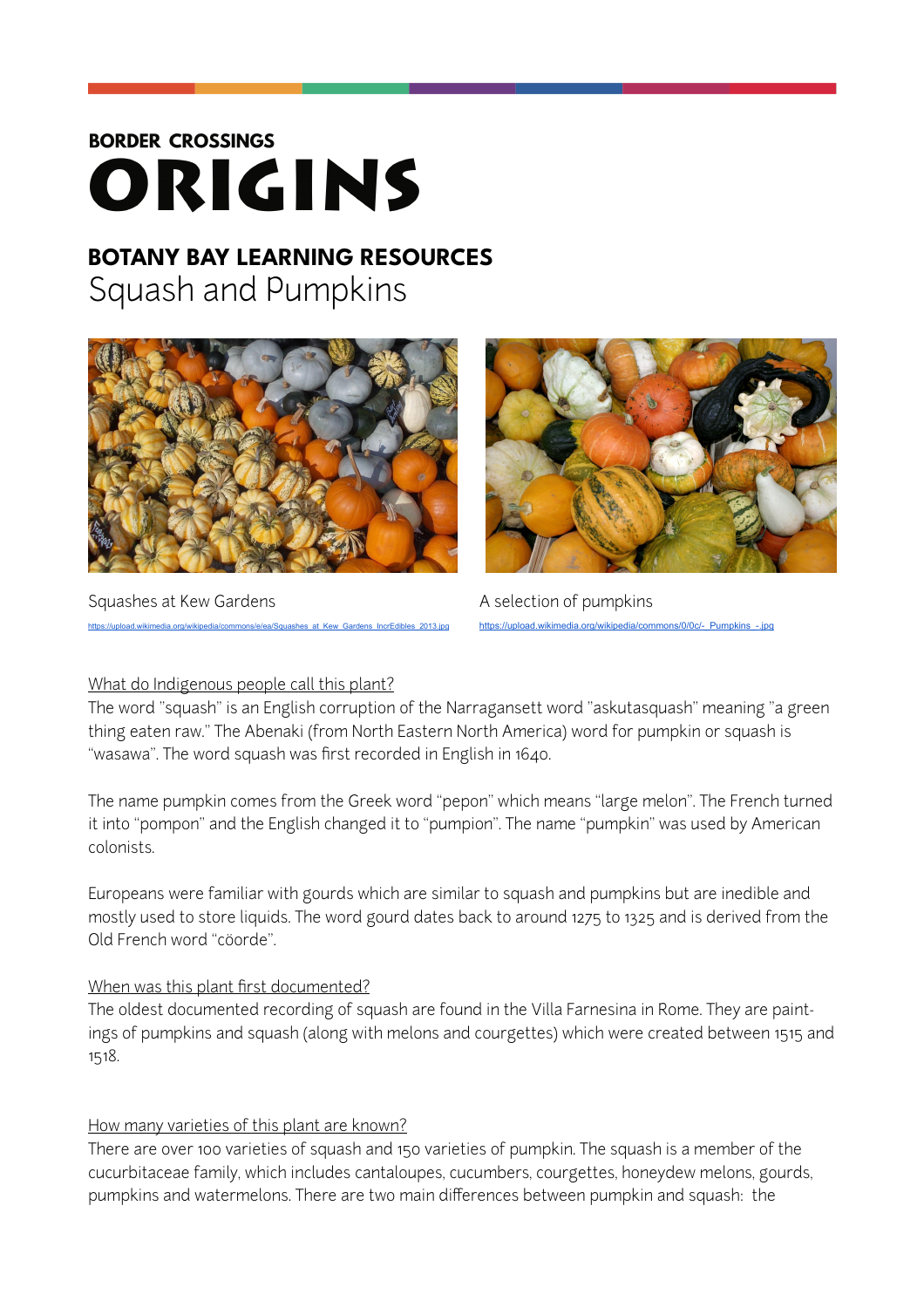pumpkin stem is hard and jagged but the squash stem is light and hollow. Also, pumpkin flowers have a spherical flower base, and squash flowers have a more cylindrical base.

### Where and how was the plant originally grown and used?

Squash and pumpkins are cultivated as part of the Three Sisters gardening technique, an efficient system that allows three crops to be grown together. Maize is planted in the middle of the plot, climbing beans are planted around the maize and squash or pumpkins are planted around the edge. The taller maize and climbing beans offer shade to the low lying squash and pumpkin vines which stop the ground from getting too dried so the maize crops will be larger. So, in combination, the plants work together. Also, the squash and pumpkin vines can be used as fertiliser.

Pumpkins are very versatile. They were baked, boiled, mashed and roasted. The seeds are highly nutritious and were eaten - although initially pumpkins were grown for their flesh and the seeds were not eaten. Dried pumpkin was ground into flour. Pumpkin flesh could be dried and flattened and then woven into mats. Pumpkins also keep well and can be set aside and stored for winter and in case of famine.

### How do Indigenous people relate to this plant?

It was originally thought that squash originated in areas we now call Mexico and Central America, archaeologists have found evidence of squash consumption and cultivation in south western North America and north eastern North America. It seems that squash cultivation has been practised by Indigenous peoples for over 10,000 years - even longer than maize.

Squash was also widely cultivated and eaten by the Pueblo peoples of the southwestern United States, as well as the Apaches, Hopi, Navajo, Havasupai, Papago, Pima, Zuni, Navajo and Yuman peoples.

Pumpkins were not a seasonal food for the pre-Columbian people of Mesoamerica as they are for many people today. For the pre-Columbian Aztec people, beans, maize and squash were the three staple foods used in almost every meal. Nopales (a type of cactus) and tomatoes were often added. Chilli and salt were also used in many dishes. The flowers from pumpkin and squash plants were also eaten as part of a salad.

Pumpkins are very versatile. They were baked, boiled, mashed and roasted. The seeds are highly nutritious and were eaten - although initially pumpkins were grown for their flesh and the seeds were not eaten. Dried pumpkin was ground into flour. Pumpkin flesh could be dried and flattened and then woven into mats. Pumpkins also keep well and can be set aside and stored for winter and in case of famine.

Pumpkins were small and had a bitter taste. However, through selective breeding they became larger and sweeter. The outer layer of the pumpkin and squash have many and can be made into many things including bowls, fishing floats, ladles, musical instruments, pipes, storage containers and water carriers.

#### When and how did this plant first come to Britain?

The pumpkin was first introduced to Britain in the 1500s by the French. It was quickly adopted as a pie filling.